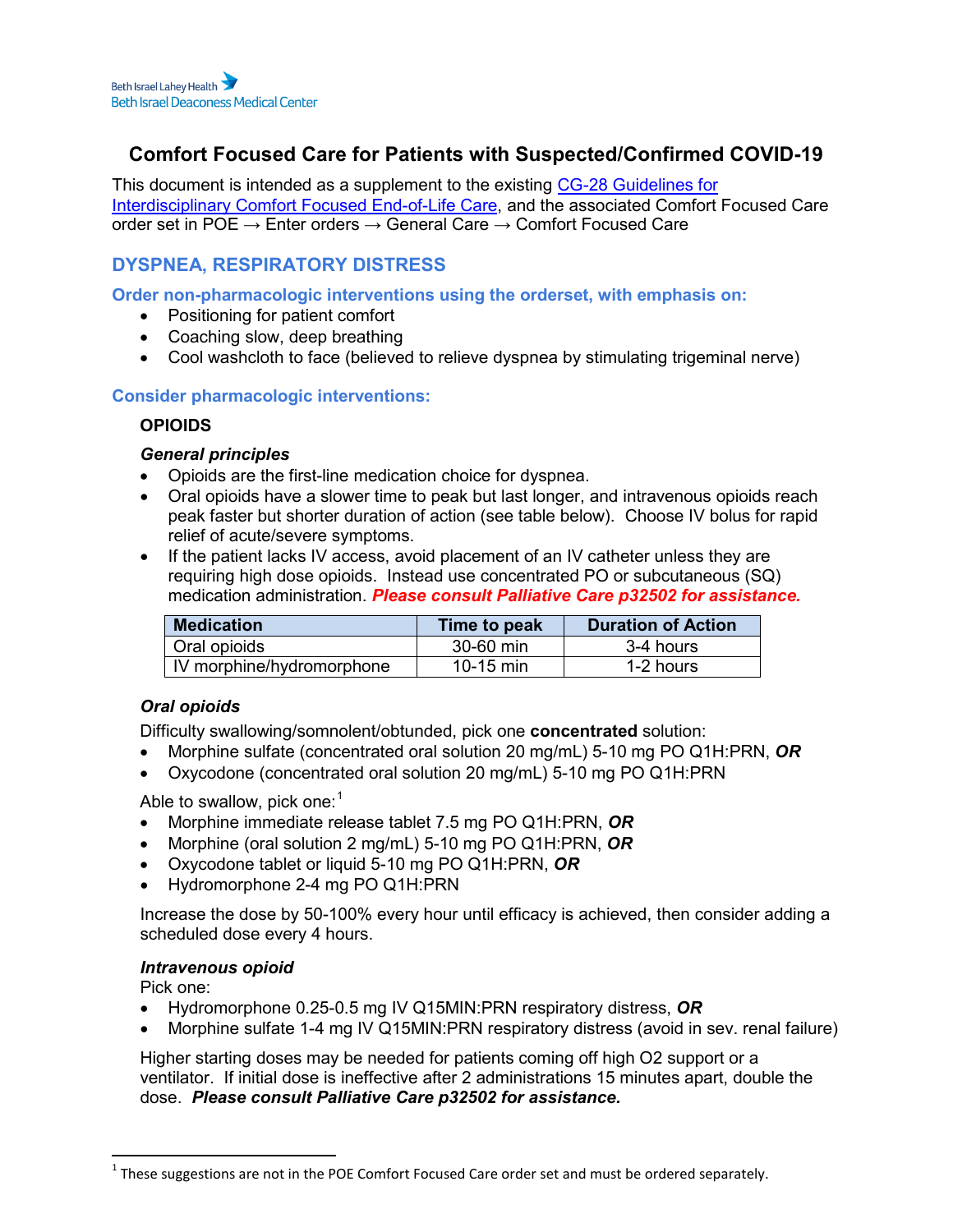## *Opioid infusion*

- *For acute symptoms, immediate IV bolus is more effective than opioid infusion.*
- If the patient is intubated in the ICU and already on a fentanyl infusion, and a palliative extubation is now being planned, *do not* change to another opioid infusion.
- Appropriate indications for a new Comfort Care opioid infusion include:
	- o Patient has required >24 mg/day of IV morphine equivalents, *OR*
	- $\circ$  Patient has been requiring daily long-acting oral opioid medications and can no longer tolerate oral route, *OR*
	- $\circ$  Symptoms not well controlled despite frequent boluses, for instance  $>1$  bolus per hour over 4 hours (alternatively, the bolus dose may need to be increased)
- If the patient is not on an infusion, and one is indicated, pick either:
	- o Morphine Infusion Comfort Care Guidelines (IV DRIP), *OR*
	- o HYDROmorphone Infusion Comfort Care Guidelines (IV DRIP)<br>• Note: use the "quick pick" list in POF or if searching for "hydr
		- Note: use the "quick pick" list in POE, or if searching for "hydromorphone", be sure to scroll *all the way down* to find the Comfort Care infusion order.

Then, in the infusion order, select "Yes" on the prompt to allow boluses. Once the infusion is up and running, remove any other existing PRN bolus order. This will allow the nurse to bolus as needed off the infusion. NOTE: *Infusions require 8 hours to reach a steady state in the absence of bolus dosing*. See [BIDMC's Comfort Focused End-of-](https://apps.bidmc.org/cms/display.asp?i=29999)[Life Care Guideline](https://apps.bidmc.org/cms/display.asp?i=29999) for more information about adjusting opioid infusions.

## **BENZODIAZAPINES**

Can be added to opioids to relieve anxiety associated with dyspnea

• Lorazepam 0.5-2 mg IV/PO Q2H:PRN anxiety

## **COUGH**

- All opioids have central antitussive activity and are first-line treatment for severe cough. There is no evidence that any one opioid is superior to another.
- Utilize opioid dosing as outlined in dyspnea section above.
- If patient able to take PO medications, consider adding:
	- o Guaifenesin-Dextromethorphan 5-10 mL Q4H:PRN cough, *AND/OR*
	- o Benzonatate 100 mg PO TID

## **SECRETIONS**

**Order non-pharmacologic interventions using the orderset, with emphasis on:**

- Try positioning maneuvers to facilitate drainage by gravity.
- Avoid suctioning to lessen the risk of aerosolization, unless the patient is reporting discomfort from secretions.
- Loud respirations ("death rattle") near the end of life are normal and occur in the majority of dying patients. Typically patients are obtunded and unresponsive at this stage. You may need to educate loved ones and staff to lessen observer distress.

#### **Consider pharmacologic interventions:**

Pharmacologic (anticholinergic) therapy has limited efficacy and can cause significant side effects including delirium, dry mouth. However, if it is felt to be necessary: